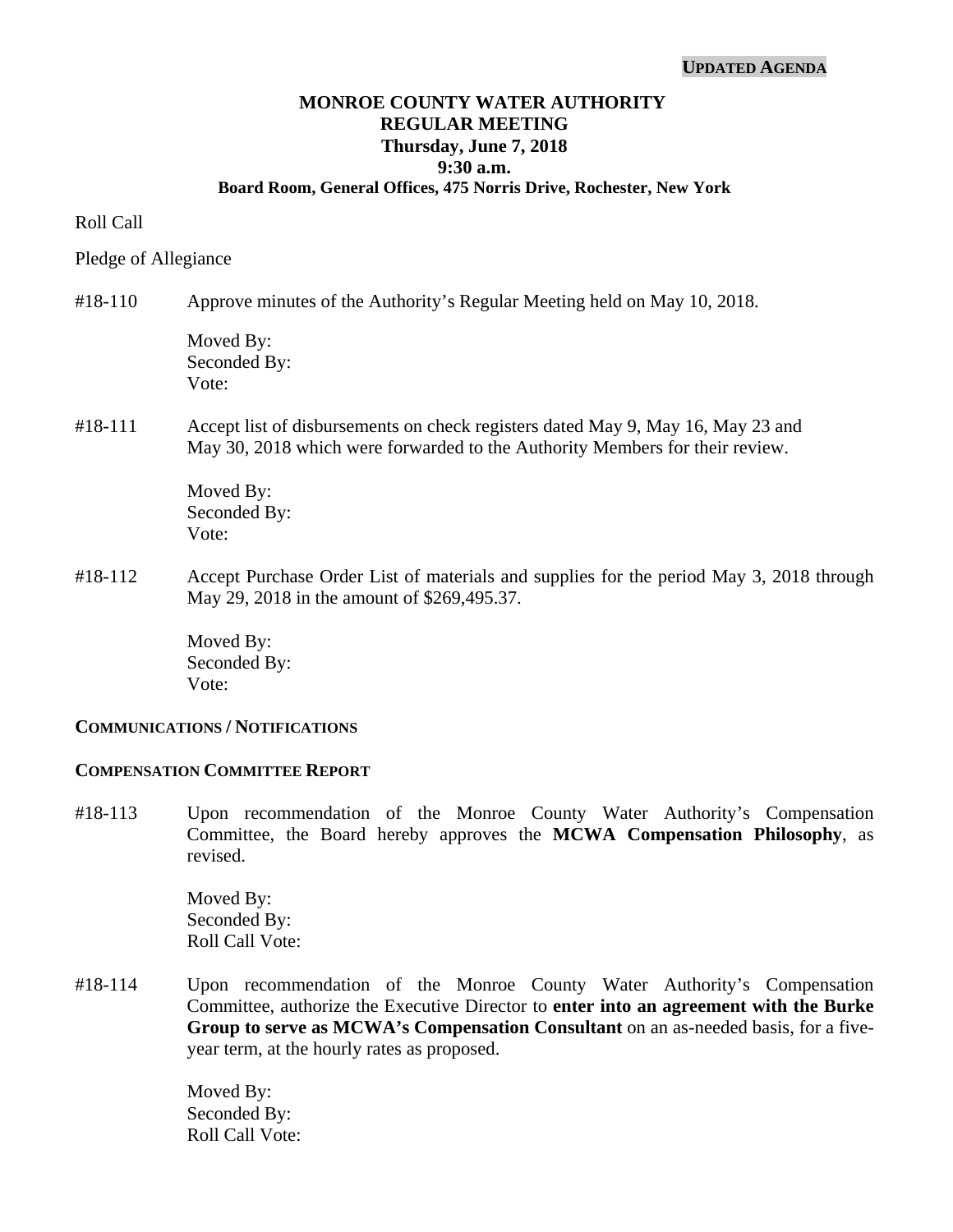#18-115 Confirm the following personnel appointment pending approval and pursuant to the Rules and Regulations of the Monroe County Civil Service Commission:

> Appointment of Phillip Baglio to the title of Laborer, effective June 25, 2018, at Salary Schedule 4, Group 1, Step 1.

Moved By: Seconded By: Roll Call Vote:

#18-116 Confirm the following personnel appointment pending approval and pursuant to the Rules and Regulations of the Monroe County Civil Service Commission:

> Provisional Appointment of Torsten Gillespie to the title of Programmer Analyst, effective June 25, 2018, at Salary Schedule 3, Group 4.

Moved By: Seconded By: Roll Call Vote:

#18-117 Confirm the following personnel appointment pending approval and pursuant to the Rules and Regulations of the Monroe County Civil Service Commission:

> Appointment of Christopher LaManna to the title of Director of Production and Water Supply, effective July 5, 2018, at Salary Schedule 6, Group 3.

Moved By: Seconded By: Roll Call Vote:

#18-118 Confirm the following personnel appointment pending approval and pursuant to the Rules and Regulations of the Monroe County Civil Service Commission:

> Promotional Appointment of David Katerle to the title of Water Treatment Plant Operator – Type A, effective June 11, 2018, at Salary Schedule 4, Group 5, Step 2.

Moved By: Seconded By: Roll Call Vote:

### #18-119 Confirm the following personnel appointment pending approval and pursuant to the Rules and Regulations of the Monroe County Civil Service Commission:

Promotional Appointment of Joseph Pagano to the title of Water Treatment Plant Operator – Type A, effective June 11, 2018, at Salary Schedule 4, Group 5, Step 4.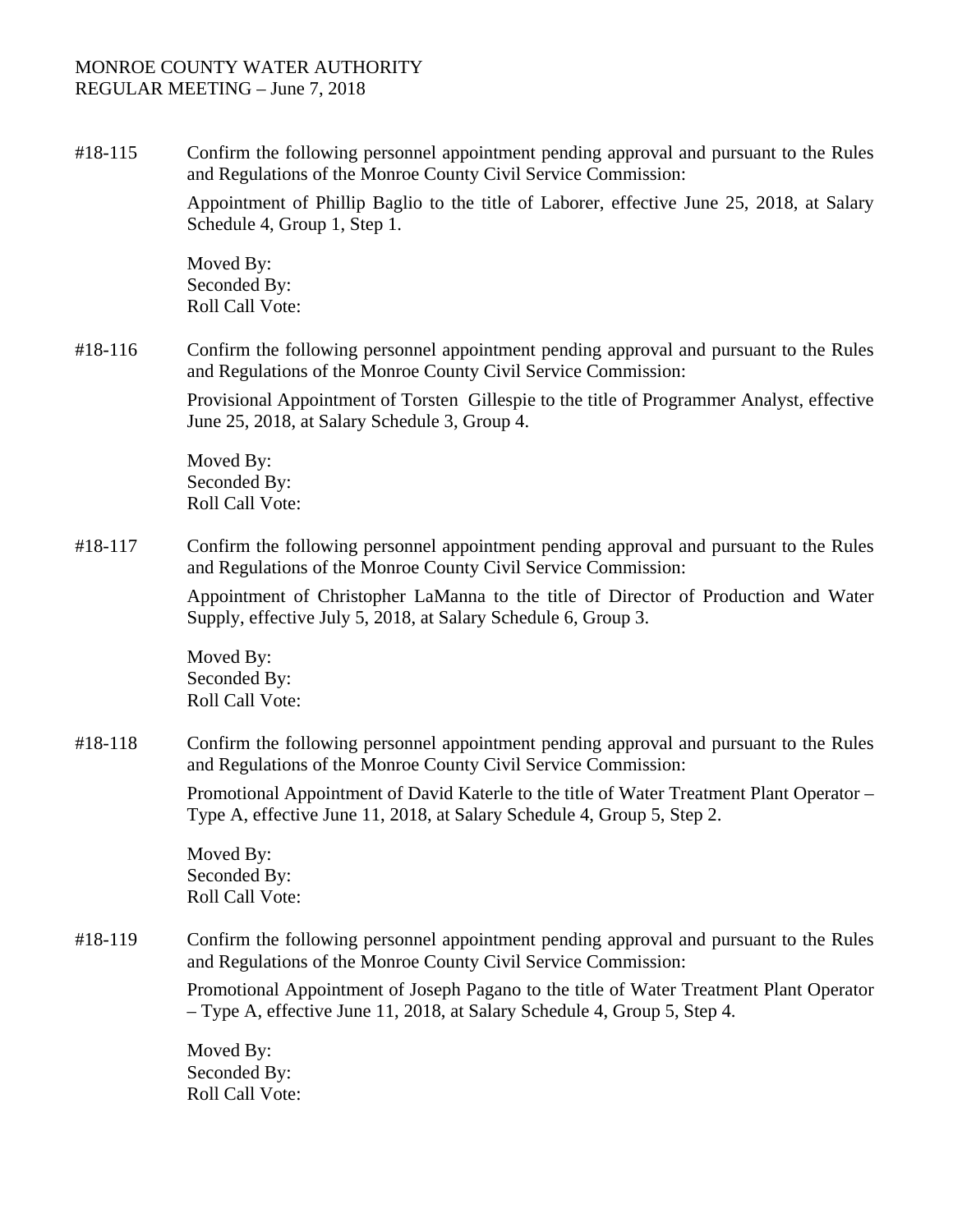#18-120 Confirm the following personnel appointment pending approval and pursuant to the Rules and Regulations of the Monroe County Civil Service Commission:

> Title change of Benjamin Howlett to the title of Labor Foreman, effective June 11, 2018, at Salary Schedule 4, Group 6, Step 9.

Moved By: Seconded By: Roll Call Vote:

#18-121 Authorize the Executive Director to enter into any and all agreements with the New York State Department of Transportation for the **NY Route 96 (East Ave) MbC, Paving, NY Route 31F to Rochester City Line, Towns of Pittsford and Brighton, Monroe County, P.I.N. 4096.61.321.** 

> Moved By: Seconded By: Roll Call Vote:

#18-122 WHEREAS, the New York State Department of Transportation proposes the **NY Route 96 (East Ave) MbC, Paving, NY Route 31F to Rochester City Line, Towns of Pittsford and Brighton, Monroe County, P.I.N. 4096.61.321,** and

> WHEREAS, the State will include as part of the construction, reconstruction, or improvement of the above mentioned project **multiple vertical adjustments of approximately seventy-five (75) water valve boxes, top sections and lids** so as to not be in conflict with the proposed construction, will be performed by the State's Contractor pursuant to Section 10, Subdivision 24, of the State Highway Law, as shown on the contract plans and Utility Special Note relating to the project and meeting the requirements of the owner, and

> WHEREAS, the service life of the adjusted and or replaced utilities has not been extended, and

> WHEREAS, the State will provide for the performance of the above mentioned work, as shown in the contract proposal relating to the above mentioned project. It is not anticipated that the Contractor will have to perform work on these **Monroe County Water Authority**  water facilities

NOW, THEREFORE,

BE IT RESOLVED: That the **Monroe County Water Authority** approves of the adjustment to their water valve boxes and related appurtenances, if needed, and the above mentioned work performed on the project and described in the contract proposal relating to the project and that the **Monroe County Water Authority** will maintain or cause to be maintained the adjusted facilities performed as above stated and as shown on the contract plans.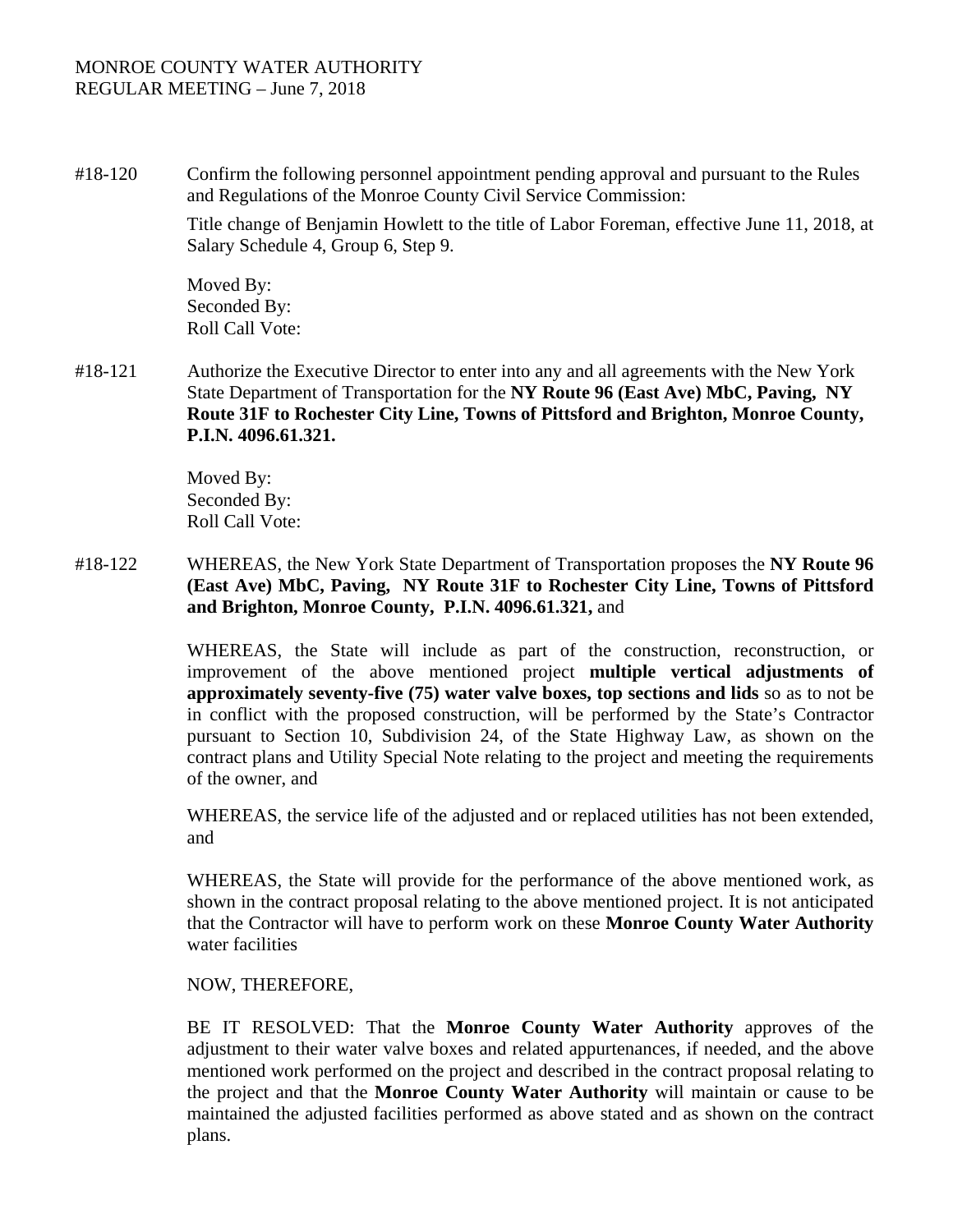BE IT FURTHER RESOLVED that the **Executive Director** has the authority to sign any and all documentation that may become necessary as a result of this project as it relates to the **Monroe County Water Authority** and

BE IT FURTHER RESOLVED: That the secretary to the **Monroe County Water Authority** is hereby directed to transmit five (5) certified copies of the foregoing resolution to the New York State Department of Transportation.

Moved By: Seconded By: Roll Call Vote:

#18-123 **WHEREAS**, the Authority is operating the Town of Byron's water system in accordance with the existing Retail Lease Agreement dated September 24, 2014; and

 **WHEREAS,** the Town is seeking federal funding for new water districts;

**WHEREAS**, the Town of Byron has requested a renewal of the Retail Lease Agreement with the Authority for a new forty (40) year term in exchange for the water storage tank property; and

WHEREAS, both the Town of Byron and Genesee County have approved the proposed Retail Lease Agreement, effective as of April 11, 2018 (the "Effective Date").

# **NOW, THEREFORE, BE IT RESOLVED BY THE MEMBERS OF THE MONROE COUNTY WATER AUTHORITY:**

To authorize the execution of a 40-year Retail Lease Agreement with the Town of Byron, as of the Effective Date, and to ratify all actions taken by the Authority between the Effective Date and the date of this resolution.

Moved By: Seconded By: Roll Call Vote:

#18-124 **Confirm the poll of the Board authorizing a Professional Services Agreement with Rose & Kiernan, Inc. for Placement of General Insurance Coverage, to serve as Broker of Record and for provision of risk management services** for a period of 1 year, the fee for this service is \$60,000. Rose & Kiernan, Inc. is designated as Broker of Record for MCWA's general insurance program for coverage commencing July 1, 2018.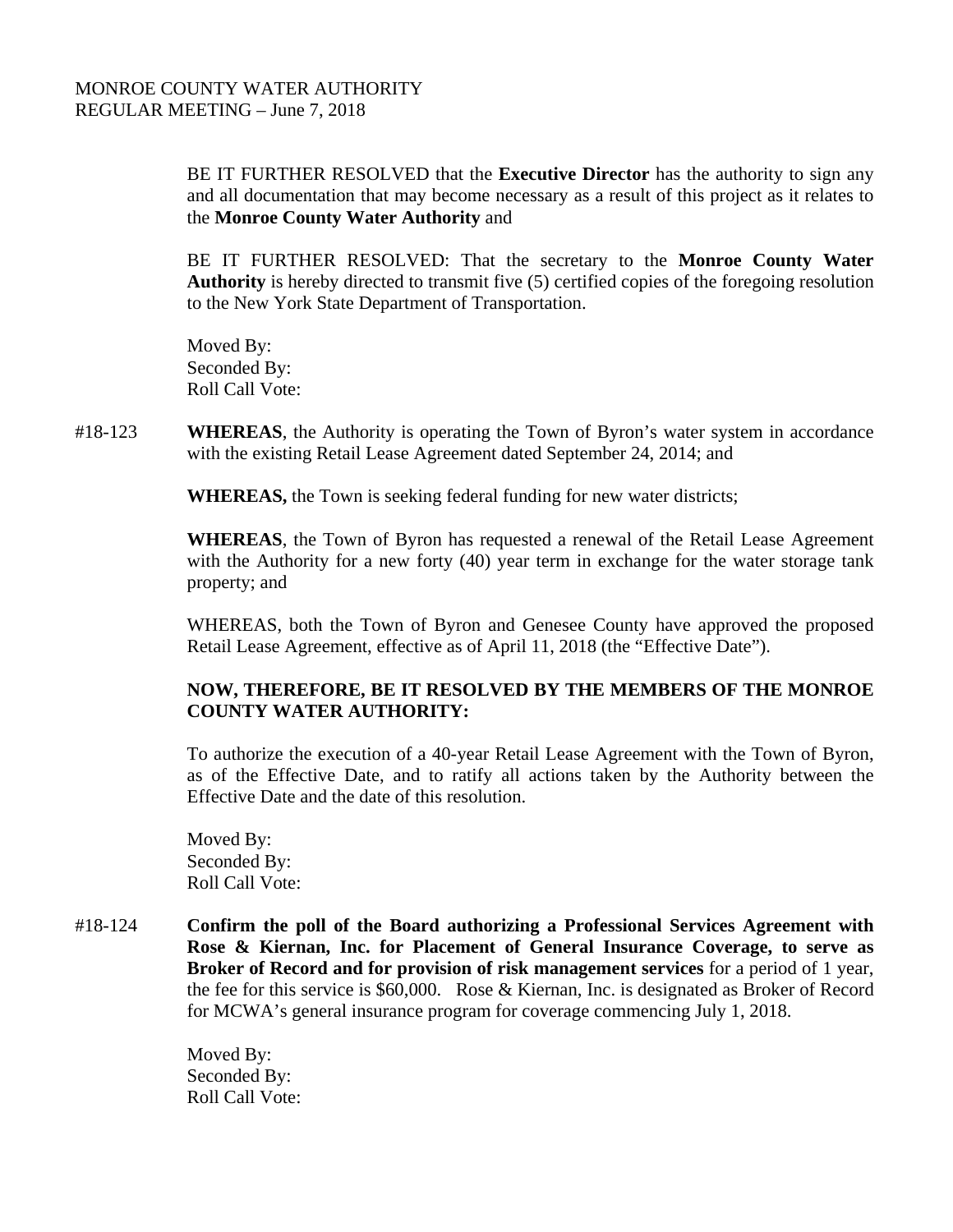#18-125 **Confirm the poll of the Board authorizing Rose & Kiernan, Inc. to place insurance coverage** to include: Property insurance, Inland Marine insurance, Flood and Earthquake insurance, General Liability insurance, Vehicle insurance, Public Officials Liability insurance, Employment Practices Liability insurance, Owners Contractors Protective insurance, Crime insurance, Pollution insurance and Travel Accident insurance with the limits of liability and deductibles as proposed and including any fees for service, for an amount not to exceed \$484,784.

> Additionally, Rose & Kiernan, Inc. is directed to obtain quotations for three Excess Liability coverage layers for a total of \$50,000,000 with quotations, net of commission, due to MCWA no later than June 1, 2018.

The term for insurance coverage is July 1, 2018 through July 1, 2019.

Moved By: Seconded By: Roll Call Vote:

#18-126 **Amend the foregoing resolution #18-125** to direct Rose & Kiernan, Inc. to obtain quotations net of commission for Excess Liability coverage layers for a total of \$40,000,000. The term for insurance coverage is July 1, 2018 through June 30, 2019.

> Moved By: Seconded By: Roll Call Vote:

#18-127 Authorize the Executive Director to amend the **professional services agreement with Edman Anthony for Phase I of the Low Lift Pump Station electrical System Upgrade Project** with the budget amount for the design and bid phases of \$75,000 and hourly billing rates for construction phase engineering services as proposed.

> Moved By: Seconded By: Roll Call Vote:

#18-128 Authorize the Executive Director to enter into a **professional services agreement with Arcadis for the engineering evaluation of the Thornell Pump Station Chlorination & Dechlorination System** the with the budget amount of \$45,000 for the study phase.

> Moved By: Seconded By: Roll Call Vote:

#18-129 Authorize the Executive Director to enter into a **professional services agreement with RelComm, Inc. for Maintenance and Support for the Mitel VoIP phone system and consulting services** for a five-year period at an annual estimated amount of \$17,300.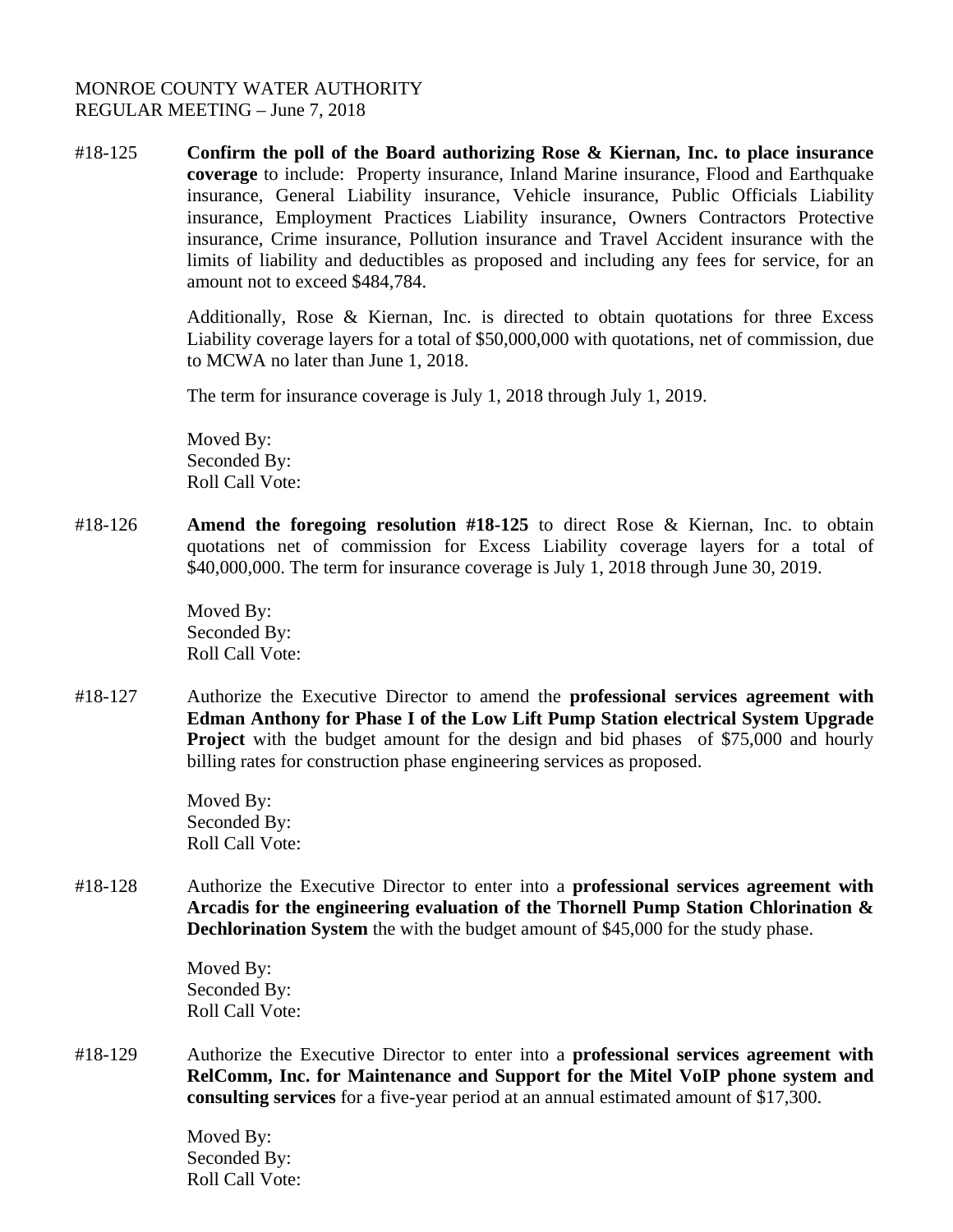#18-130 Authorize the award of a **unit price contract for the Empire Boulevard Water Main Replacement Project** to the low responsive, responsible bidder, Villager Construction, Inc. in the bid amount of \$614,230.50.

> Moved By: Seconded By: Roll Call Vote:

#18-131 Authorize the award of a **lump sum contract for the South Avenue Tank Demolition project** to the low responsive, responsible bidder, Regional Environmental Demolition, Inc. in the bid amount of \$142,222.

> Moved By: Seconded By: Roll Call Vote:

#18-132 Authorize the award of a **unit price contract for Cationic Polymer** to the low responsive, responsible bidder, EnviroSolve Inc., in the bid amount of \$76,500 for a one-year term with the option to extend for four additional one-year terms if mutually agreeable with a price escalation of no more than 3% per year of extension.

> Moved By: Seconded By: Roll Call Vote:

#18-133 Authorize the **purchase of Concrete Mixes Delivered (Delivered Concrete) utilizing Monroe County Contrac**t – Concrete Mixes Delivered – Contract No. 0416-18, #4700007455 (currently held by Cranesville Block Co., Inc.) for an estimated amount of \$40,000 through the contract period ending February 28, 2019.

> Moved By: Seconded By: Roll Call Vote:

#18-134 Authorize the **purchase and installation of desktop work stations** for the Information Technology (IT) work space expansion at the East Side Operations Center, from Sedgwick Business Interiors **under NYS OGS Contract #PC66271**, for an estimated cost of \$16,000.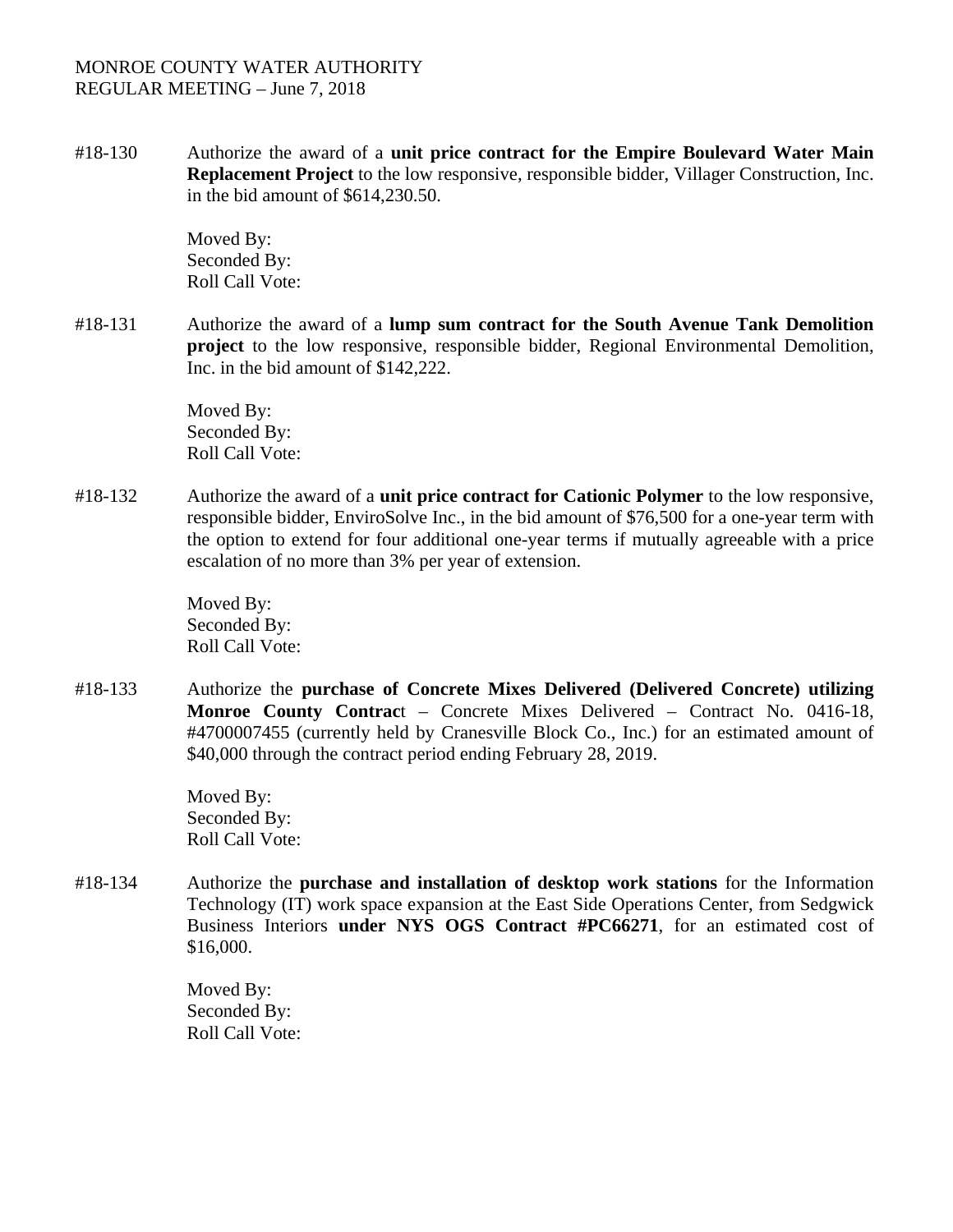#18-135 **WHEREAS,** Authority staff perform multiple utility stakeouts on a daily basis; and

**WHEREAS,** construction work does not always occur immediately after utilities have been marked; and

**WHEREAS,** the Authority staff has tested popular brands of marking paint for durability; and

**WHEREAS,** the Authority is located in an area of the Country that is prone to varying weather conditions, and Aervoe paint has proved to be the best quality paint in terms of color, visibility and durability; and

**WHEREAS,** the Authority's *Purchasing and Procurement Guidelines* has Appropriate Circumstances for Standardization of Goods and Services under which a provision would be satisfied.

# **NOW, THEREFORE, BE IT RESOLVED that:**

In order to provide for the purchase or procurement of an approved product for marking paint, **the Authority hereby establishes the Standardization of Aervoe marking paint**.

The Officers of the Authority are hereby authorized and directed for and on behalf of the Authority and in its name to do all acts and things required, or as may be necessary, or in the opinion of the officer so acting, desirable and proper to effect the purposes of the foregoing resolution and to cause compliance by the Authority with all of the provisions of the foregoing resolution.

Moved By: Seconded By: Roll Call Vote:

#18-136 The Members of the Authority expressly make the following determinations for all awards of Procurement Contracts made during this meeting: (i) the proposed awardee has been found to be responsible; (ii) the proposed awardee complied with the State Finance Law provisions regarding Permissible Contacts (as defined in the Authority's Procurement Disclosure Policy); (iii) the proposed awardee has (or will prior to the final award being effective) complied with the State Finance Law provisions that require disclosure of all information required to be in the Authority's Solicitation Materials (as such term is defined in the Authority's Procurement Disclosure Policy); and (iv) the procurement process did not involve conduct that is prohibited by the Public Officers Law, the Authority's Procurement Disclosure Policy, and the Authority's Code of Ethics and Conflict of Interest Policies.

> Moved By: Seconded By: Roll Call Vote:

### **AUDIT COMMITTEE REPORT**

#18-137 Upon recommendation of the Monroe County Water Authority's Audit Committee, accept the **Independent Auditor's Report on the financial statements for the Deferred Compensation Plan for the Employees of the Monroe County Water Authority** for year ending December 31, 2017.